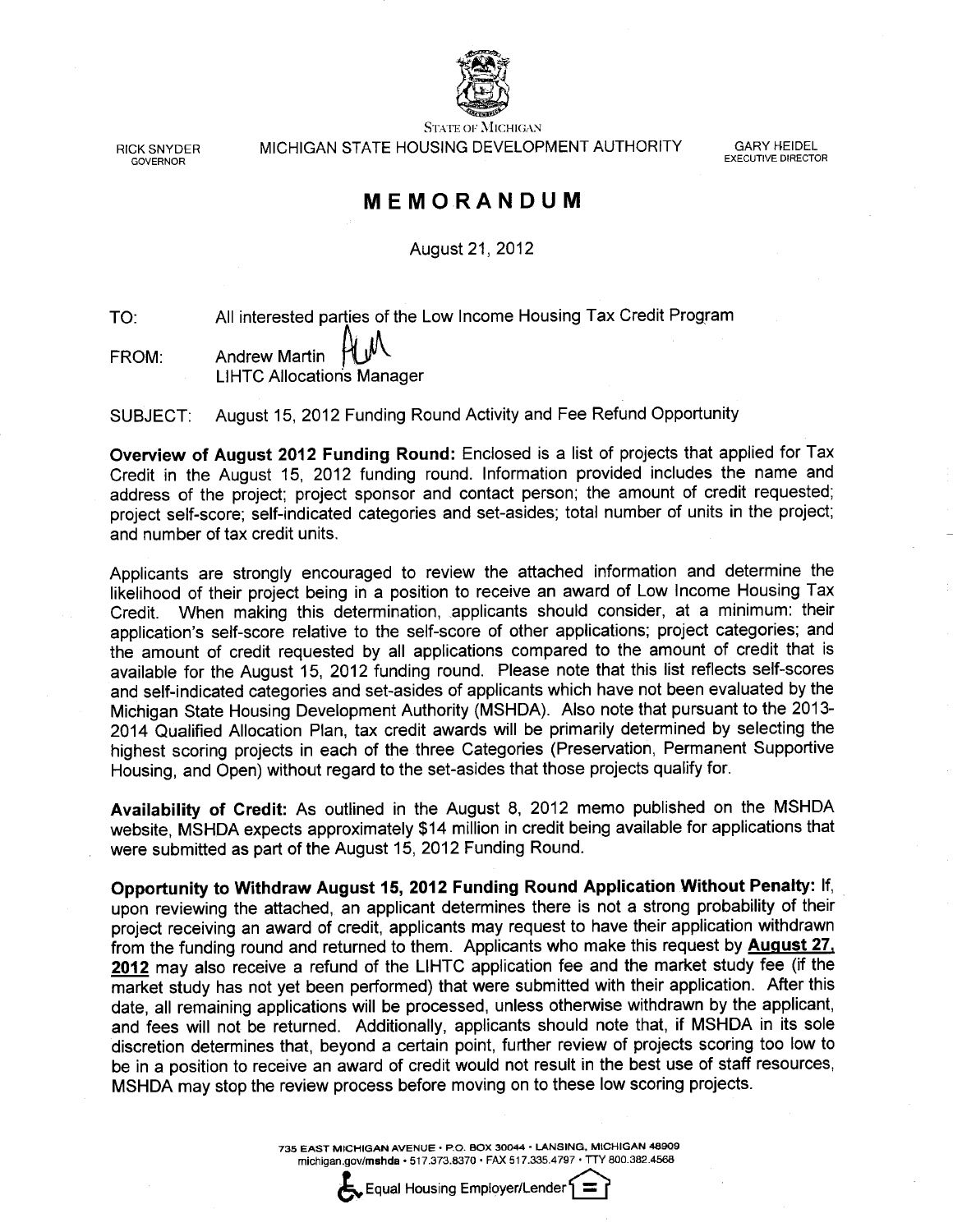MSHDA is making this opportunity available to applicants not only in an effort to expedite the funding round process, but also in an effort to relieve some of the financial burden applicants encounter in the application process. Therefore, MSHDA is taking this opportunity to allow applicants to avoid incurring unnecessary fees on applications that are unlikely to receive an award of credit. Applicants are strongly encouraged to take advantage of this opportunity, as it is in the best interest of the parties involved, and the state of Michigan, to be able to expedite any funding processes where possible in an effort to put available funding to work in a timely manner.

Applicants choosing to take advantage of the opportunity discussed above should notify MSHDA of their intent to withdraw their application and receive a refund of the appropriate fees by emailing a copy of the attached Request for Withdrawal of Application form to Carol Thompson at thompsonc7@michigan.gov. Applicants will also be required to submit the original copy of this form at the time they come to pick up their application and fee refund(s). In addition, if you have any questions regarding the above or about any of the projects listed, please contact LIHTC staff at (517) 373-6007.

Enclosure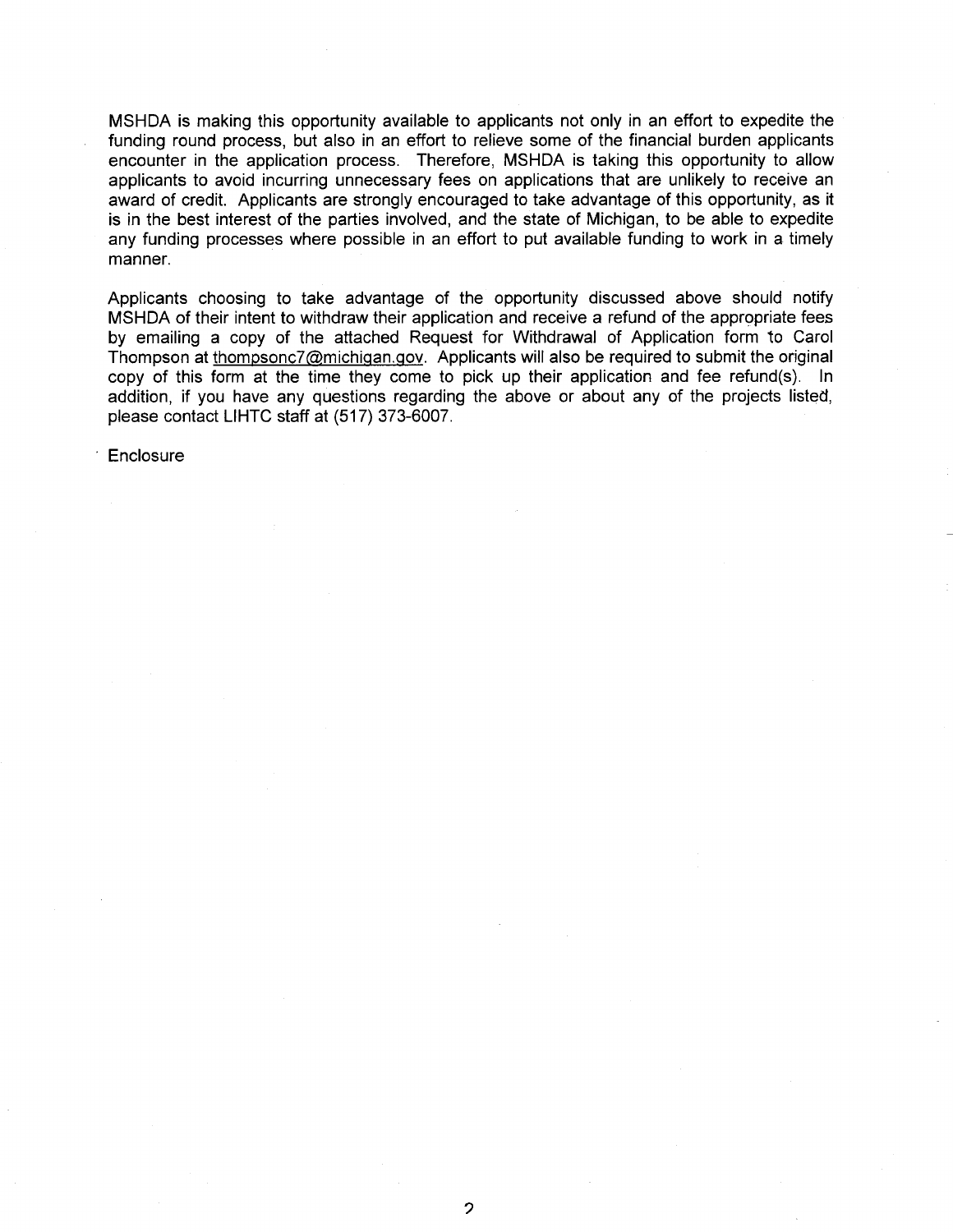

**RICK SNYDER GOVERNOR** 

MICHIGAN STATE HOUSING DEVELOPMENT AUTHORITY

**GARY HEIDEL EXECUTIVE DIRECTOR** 

#### **REQUEST FOR WITHDRAWAL OF APPLICATION**

Pursuant to the memo dated August 21, 2012 from Andrew Martin, I hereby request the withdrawal of the Low Income Housing Tax Credit application for from the August 15, 2012 Funding Round. I am withdrawing this application with the understanding that no processing, scoring, underwriting, or review of the documents contained in the application has commenced. Further, once withdrawn, the complete application will be returned along with any funds associated with the Tax Credit Application fee and any funds not already expended to conduct the Market Study.

I acknowledge that the supplemental project information provided with the August 21, 2012 memo is preliminary information at this time and may be subject to revision as further project review is conducted.

Name (Print) **Organization** 

Signature Date

735 EAST MICHIGAN AVENUE · P.O. BOX 30044 · LANSING, MICHIGAN 48909 michigan.gov/mshda · 517.373.8370 · FAX 517.335.4797 · TTY 800.382.4568

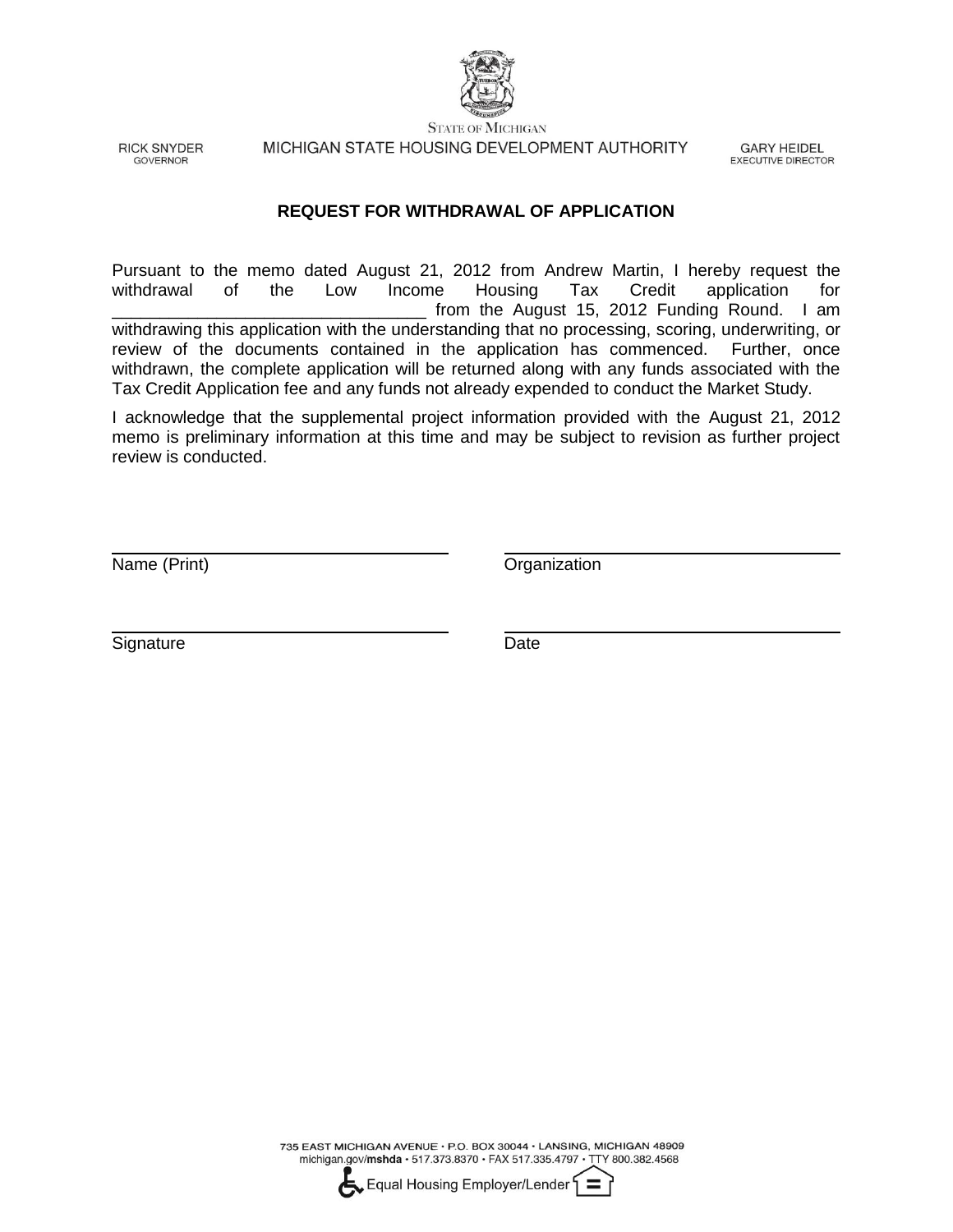|                                  |                      |                       | <b>PROJECT INFORMATION</b> |                                          |                             |                       |                              |                               | Categories                |                           |                           | <b>Set-Asides</b>         |                           |              |                           |                           |
|----------------------------------|----------------------|-----------------------|----------------------------|------------------------------------------|-----------------------------|-----------------------|------------------------------|-------------------------------|---------------------------|---------------------------|---------------------------|---------------------------|---------------------------|--------------|---------------------------|---------------------------|
| <b>PROJECT</b>                   | Location             | County                | Contact                    | <b>GP/Developer</b>                      | <b>SELF</b><br><b>SCORE</b> | <b>Total</b><br>Units | <b>LIHTC</b><br><b>Units</b> | <b>LIHTC</b><br>Requested     | Preservation              | Open                      | <b>PSH</b>                | Strategic Inv.            | Nonprofit                 | Rural        | Elderly                   | <b>Distressed</b>         |
| Southtown Square                 | <b>Grand Rapids</b>  | Kent                  | Jeremy DeRoo               | LINC Community Revitalization, Inc.      | 198                         | 41                    | 41                           | \$ 1,054,241                  |                           | $\boldsymbol{\mathsf{x}}$ |                           | X                         |                           |              |                           |                           |
| <b>Stuyvesant Apartments</b>     | <b>Grand Rapids</b>  | Kent                  | DJ Nelson                  | Eagle Point Dev. LLC                     | 186                         | 87                    | 87                           | 779,000<br>\$.                | $\mathsf X$               |                           |                           |                           |                           |              |                           |                           |
| Wade H. McCree Phase 1           | Ecorse               | Wayne                 | Amin Irving                | Ginsoko Development Company              | 181                         | 72                    | 72                           | \$<br>1,258,191               |                           | X                         |                           |                           |                           |              |                           |                           |
| Wade H. McCree Phase 2           | Ecorse               | Wayne                 | Amin Irving                | Ginsoko Development Company              | 181                         | 72                    | 72                           | \$<br>1,258,191               |                           | $\boldsymbol{\mathsf{x}}$ |                           |                           |                           |              |                           |                           |
| <b>Westgate Tower</b>            | Westland             | Wayne                 | aurence Tisdale            | Larc Properties, Inc                     | 176                         | 148                   | 147                          | \$<br>1,077,290               | $\boldsymbol{\mathsf{x}}$ |                           |                           |                           |                           |              |                           |                           |
| <b>Foxfire Apartments</b>        | Jackson              | Jackson               | aurence Tisdale            | Larc Properties, Inc                     | 171                         | 160                   | 160                          | \$<br>1,372,651               | $\mathsf{x}$              |                           |                           |                           |                           |              |                           |                           |
| Woda Boardman Lake               | <b>Traverse City</b> | <b>Grand Traverse</b> | David Cooper, Jr.          | The Woda Group, LLC                      | 170                         | 112                   | 112                          | 1,029,460<br>\$               | $\times$                  |                           |                           |                           |                           | $\mathbf{x}$ |                           |                           |
| Joy West Manor                   | Detroit              | Wayne                 | Gerald Krueger             | American Community Developers, Inc.      | 170                         | 78                    | 78                           | 774,059                       | X                         |                           |                           |                           |                           |              |                           |                           |
| Pleasant Prospect Homes III      | <b>Grand Rapids</b>  | Kent                  | Jonathan Bradford          | PPH 3 Nonprofit Housing Corp             | 169                         | 90                    | 90                           | s.<br>1,106,108               | $\boldsymbol{\mathsf{x}}$ |                           |                           | $\boldsymbol{\mathsf{x}}$ | $\mathbf{x}$              |              |                           |                           |
| Scotten Park                     | Detroit              | Wayne                 | <b>Timothy Thorland</b>    | Southwest Housing Solutions Corporation  | 169                         | 32                    | 32                           | 736,233                       |                           |                           | $\boldsymbol{\mathsf{x}}$ |                           | $\boldsymbol{\mathsf{x}}$ |              |                           | $\mathbf{x}$              |
| <b>Bethel Tower</b>              | Detroit              | Wayne                 | Christine Robertson        | Millennia Housing Development, Ltd.      | 168                         | 146                   | 136                          | 930,285<br>$\mathbf{s}$       | $\boldsymbol{\mathsf{X}}$ |                           |                           |                           |                           |              |                           | $\mathsf{x}$              |
| Showboat Manor Apartments        | Chesaning            | Saginaw               | Jeff Gates                 | TJ Acquisitions, LLC                     | 166                         | 26                    | 26                           | 193,795                       | X                         |                           |                           |                           |                           | $\mathbf{x}$ | X                         |                           |
| <b>Brookside Commons</b>         | <b>Traverse City</b> | <b>Grand Traverse</b> | David Cooper, Jr.          | The Woda Group, LLC                      | 165                         | 72                    | 72                           | 945,666                       |                           |                           | $\boldsymbol{\mathsf{x}}$ |                           |                           |              |                           |                           |
| <b>Bridgeport Apartments</b>     | Allegan              | Allegan               | Robert Beale               | Allegan Property Dev. LLC                | 165                         | 49                    | 49                           | 432,442                       | X                         |                           |                           |                           |                           | $\times$     |                           |                           |
| Heritage Lane Residences         | Jonesville           | Hillsdale             | Peter Jobson               | Excel Realty Investors 100, LLC          | 164                         | 46                    | 46                           | 726,216<br>\$                 |                           | X                         |                           | $\boldsymbol{\mathsf{x}}$ |                           | X            |                           |                           |
| Gardenview Estates Phase 4       | Detroit              | Wayne                 | Lori Harris                | Norstar Dev. USA, LP                     | 163                         | 34                    | 27                           | \$<br>669,555                 |                           | X                         |                           |                           |                           |              |                           |                           |
| The Gateway, Fremont Sr. Housing | Fremont              | Newaygo               | Shannon Morgan             | Home Renewal Systems, LLC                | 163                         | 38                    | 38                           | \$<br>1,067,678               |                           | $\boldsymbol{\mathsf{x}}$ |                           | $\mathsf{x}$              |                           | $\mathbf{x}$ |                           |                           |
| Coronado Square                  | Detroit              | Wayne                 | Kathy Makino               | Shelbourne Development                   | 163                         | 45                    | 35                           | 510,633                       |                           |                           |                           |                           |                           |              |                           |                           |
| Kalamink Creek Apartments        | Webberville          | Ingham                | Jeff Gates                 | TJ Acquisitions, LLC                     | 162                         | 24                    | 24                           | 190,862                       | $\mathsf{x}$              |                           |                           |                           |                           |              |                           |                           |
| <b>Charlotte Apartments</b>      | Detroit              | Wayne                 | Irva Faber-Bermudez        | Detroit Central City Comm. Mental Health | 161                         | 27                    | 27                           | 446.820                       |                           |                           | $\boldsymbol{\mathsf{x}}$ |                           |                           |              |                           |                           |
| <b>Willow Vista Apartments</b>   | Lansing              | Ingham                | Amin Irving                | GDC-WV LDHA LLC                          | 161                         | 52                    | 51                           | 355,845                       | $\mathsf{x}$              |                           |                           |                           |                           |              |                           |                           |
| 240 Ionia Avenue Apartments      | <b>Grand Rapids</b>  | Kent                  | Karl Chew                  | 48 Williams Street LLC                   | 160                         | 48                    | 48                           | S.<br>1,411,759               |                           | X                         |                           |                           |                           |              |                           |                           |
| Woodbridge Estates - Phase VI    | Detroit              | Wayne                 | <b>Eric Gold</b>           | Scripps Park Associates, LLC             | 160                         | 46                    | 46                           | \$<br>860.688                 | $\boldsymbol{\mathsf{X}}$ |                           |                           | $\boldsymbol{\mathsf{x}}$ |                           |              |                           |                           |
| Unity Park Rentals               | Pontiac              | Oakland               | Kirsten Elliott            | Community Housing Network, Inc.          | 159                         | 30                    | 30                           | $\mathfrak{L}$<br>807,458     |                           |                           | $\overline{\mathsf{x}}$   | $\boldsymbol{\mathsf{X}}$ | X                         |              |                           | $\boldsymbol{\mathsf{x}}$ |
| Oakes Estates                    | Saginaw              | Saginaw               | <b>Stacy Erwin Oakes</b>   | Erwin Companies LLC                      | 159                         | 41                    | 40                           | 467,059                       |                           |                           | $\boldsymbol{\mathsf{x}}$ |                           |                           |              |                           |                           |
| Somerset Apartments              | Lansing              | Ingham                | Laurence Tisdale           | Larc Properties, Inc.                    | 158                         | 100                   | 100                          | \$.<br>798,652                | $\boldsymbol{\mathsf{x}}$ |                           |                           |                           |                           |              |                           |                           |
| Creston Plaza                    | <b>Grand Rapids</b>  | Kent                  | Carlos Sanchez             | Grand Rapids Housing Commission          | 157                         | 65                    | 65                           | 1,199,135                     |                           | $\boldsymbol{\mathsf{x}}$ |                           |                           |                           |              |                           |                           |
| <b>Merton Square</b>             | Detroit              | Wayne                 | Kathy Makino               | Shelbourne Development                   | 156                         | 29                    | 23                           | \$.<br>371,512                |                           | $\mathsf X$               |                           |                           |                           |              |                           | $\mathsf{x}$              |
| River Plaza Square Apartments    | Detroit              | Wayne                 | Kathy Makino               | Shelbourne Development                   | 156                         | 94                    | 94                           | \$<br>1,396,409               |                           | $\boldsymbol{\mathsf{x}}$ |                           |                           |                           |              |                           |                           |
| Winston Square Apartments        | Detroit              | Wayne                 | Kathy Makino               | Shelbourne Development                   | 155                         | 81                    | 80                           | \$ 1,214,339                  |                           | X                         |                           |                           |                           |              |                           | X                         |
| Lake Pointe Apartments           | Hart                 | Oceana                | Joe Hollander              | Hollander Dev. Corporation               | 154                         | 25                    | 25                           | 470,592                       |                           |                           |                           | X                         |                           |              |                           |                           |
| Sheldon Place III                | Gaylord              | Otsego                | Gary DeShano               | DeShano Dev. Corporation                 | 153                         | 32                    | 28                           | 292,984                       |                           | $\mathsf{x}$              |                           |                           |                           | $\mathsf{x}$ | $\boldsymbol{\mathsf{x}}$ |                           |
| 834 Lake Drive Apartments        | <b>Grand Rapids</b>  | Kent                  | Karl Chew                  | 834 Lake Drive LLC                       | 153                         | 37                    | 37                           | 936.119                       |                           | $\boldsymbol{\mathsf{x}}$ |                           |                           |                           |              |                           | $\boldsymbol{\mathsf{x}}$ |
| Mill Pond Manor                  | <b>Brighton</b>      | Livingston            | Amin Irving                | <b>GDC-MP LDHA LLC</b>                   | 152                         | 58                    | 58                           | 443.569                       | $\mathsf{x}$              |                           |                           |                           |                           |              |                           |                           |
| <b>Bayview Tower</b>             | Muskegon             | Muskegon              | Gerald Krueger             | American Community Developers, Inc.      | 147                         | 201                   | 201                          | \$.<br>1,170,923              | $\mathsf{x}$              |                           |                           |                           |                           |              | $\mathbf{x}$              |                           |
| Willow Haven II                  | Linden               | Genesee               | Ronald Borngesser          | Venture, Inc.                            | 145                         | 20                    | 20                           | $\mathbf{\hat{S}}$<br>511.863 |                           | $\boldsymbol{\mathsf{x}}$ |                           |                           | $\mathbf{x}$              | $\times$     |                           |                           |
| <b>Treymore Apartments</b>       | Detroit              | Wayne                 | Robin Scovill              | Paradise Valley Investment Group, LLC    | 142                         | 28                    | 28                           | 474,089<br>\$                 |                           | $\boldsymbol{\mathsf{X}}$ |                           |                           |                           |              |                           |                           |
| Genesis West                     | Grandville           | Kent                  | John Wynbeek               | Genesis Nonprofit Housing Corporation I  | 142                         | 33                    | 33                           | 523,318                       |                           |                           | X                         |                           |                           |              |                           |                           |
| <b>Woodland Trails</b>           | Wixom                | Oakland               | Ronald Borngesser          | Venture, Inc.                            | 119                         | 80                    | 80                           | 1,500,000<br>\$               |                           | $\boldsymbol{\mathsf{x}}$ |                           | $\boldsymbol{\mathsf{x}}$ | $\boldsymbol{\mathsf{x}}$ |              | $\mathbf{v}$              |                           |
| Centre Street Village Apartments | Portage              | Kalamazoo             | Rodney Lockwood, Jr.       | Lockwood Companies, LLC                  | 101                         | 65                    | 64                           | 514,954                       |                           |                           |                           |                           |                           |              |                           |                           |

NOTE: All information shown above is based on information as presented within each application. Each item is subject to change as applications are reviewed.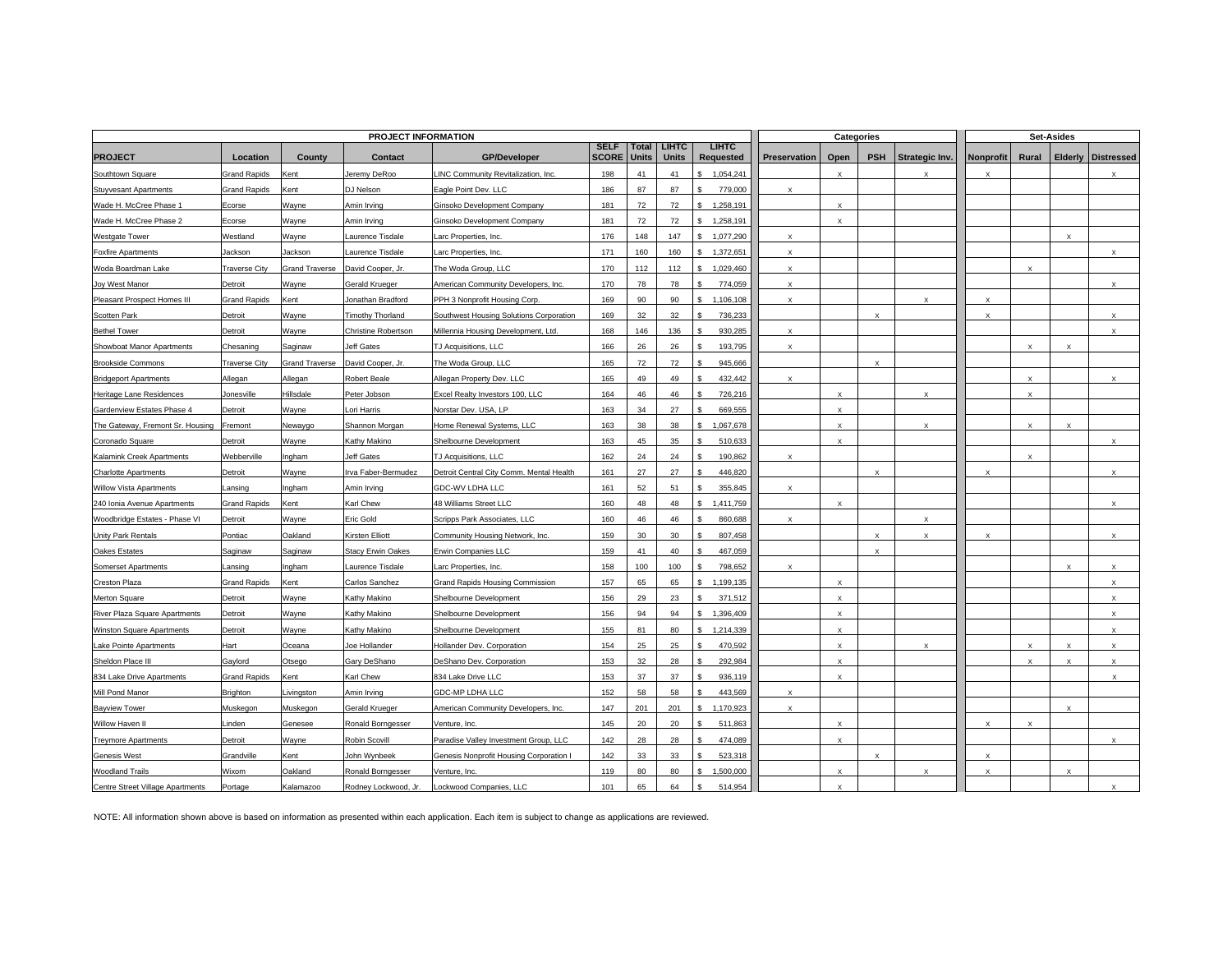| <b>Project #: C12060</b>         |                                                          | <b>Owner Contact:</b> | Robert Beale 810.629.9500            |     |
|----------------------------------|----------------------------------------------------------|-----------------------|--------------------------------------|-----|
| <b>Project Name:</b>             | <b>Bridgeport Apartments</b>                             |                       | <b>Bridgeport Community LDHA LLC</b> |     |
| Project Address: 510 Colonial Dr |                                                          |                       | 2325 W. Shiawassee, Suite 205        |     |
|                                  |                                                          |                       | Fenton, MI 48430                     |     |
|                                  | Allegan, MI 49010                                        | <b>Amt Requested:</b> | # Bldgs: 7<br>\$432,442              |     |
| County: Allegan                  |                                                          |                       | # Total Units: 49                    |     |
|                                  |                                                          |                       | # LIHTC Units:                       | 49  |
|                                  |                                                          |                       |                                      |     |
| Project #:                       | C12007                                                   | <b>Owner Contact:</b> | Ronald B. Borngesser 248.209.2605    |     |
|                                  | Project Name: Willow Haven II                            |                       | Venture Willow Haven LDHA LP         |     |
|                                  | Project Address: 815 S. Bridge Street                    |                       | 196 Cesar E. Chavez Ave              |     |
|                                  |                                                          |                       | Pontiac, MI 48343                    |     |
|                                  | Linden, MI 48451                                         | <b>Amt Requested:</b> | \$511,863<br># Bldgs: 2              |     |
|                                  | <b>County: Genesee</b>                                   |                       | # Total Units: 20                    |     |
|                                  |                                                          |                       | # LIHTC Units: 20                    |     |
|                                  |                                                          |                       |                                      |     |
| Project #:                       | C12014                                                   | <b>Owner Contact:</b> | David Cooper, Jr<br>614.396.3200     |     |
| <b>Project Name:</b>             | <b>Brookside Commons</b>                                 |                       | <b>Brookside Commons LDHA LP</b>     |     |
|                                  | Project Address: North Long Lake Road and Zimmerman Road |                       | 124 Northshore Drive                 |     |
|                                  |                                                          |                       | Coldwater, MI 49036                  |     |
|                                  | Traverse City, MI 49685                                  | <b>Amt Requested:</b> | # Bldgs: 9<br>\$945,666              |     |
|                                  | <b>County:</b> Grand Traverse                            |                       | # Total Units: 72                    |     |
|                                  |                                                          |                       | # LIHTC Units: 72                    |     |
|                                  |                                                          |                       |                                      |     |
| <b>Project #: C12017</b>         |                                                          | <b>Owner Contact:</b> | David Cooper, Jr<br>614.396.3200     |     |
|                                  | Project Name: Woda Boardman Lake                         |                       | Woda Boardman Lake LDHA LP           |     |
|                                  | Project Address: 2790 Boardman Lake Drive                |                       | 124 North Shore Drive                |     |
|                                  |                                                          |                       | Coldwater, MI 49036                  |     |
|                                  | Traverse City, MI 49684                                  | <b>Amt Requested:</b> | \$1,029,460<br># Bldgs: $8$          |     |
|                                  | <b>County:</b> Grand Traverse                            |                       | # Total Units:                       | 112 |
|                                  |                                                          |                       | # LIHTC Units:                       | 112 |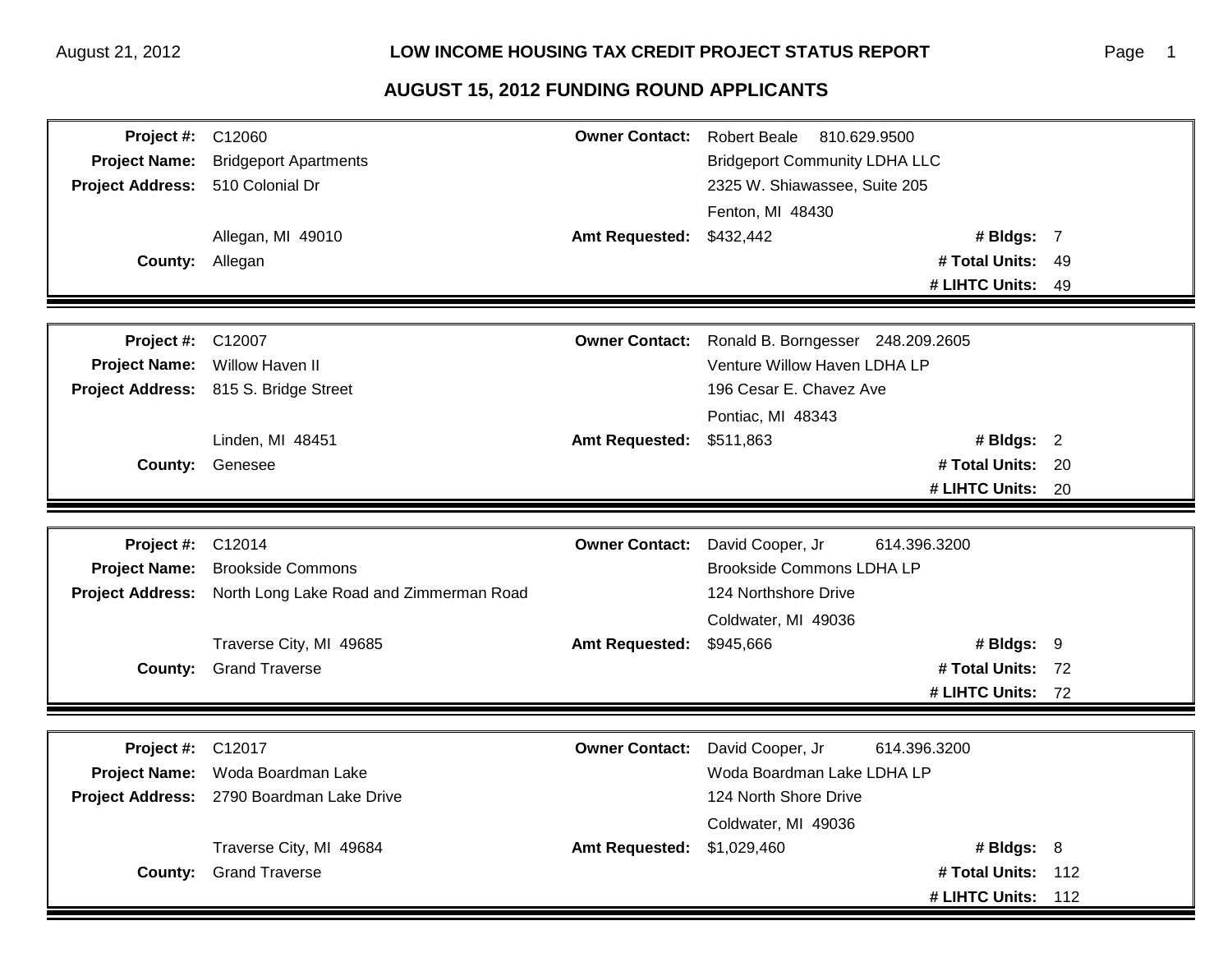| <b>Project #: C12006</b>     |                                              | <b>Owner Contact:</b>             | Peter Jobson 216.378.9610              |              |
|------------------------------|----------------------------------------------|-----------------------------------|----------------------------------------|--------------|
|                              | Project Name: Heritage Lane Residences       |                                   | <b>Excel-Sterling LDHA LP</b>          |              |
| Project Address: 117 West St |                                              |                                   | 3690 Orange Place, Suite 517           |              |
|                              |                                              |                                   | Beachwood, OH 44122                    |              |
|                              | Jonesville, MI 49250                         | Amt Requested: \$726,216          | # Bldgs: 1                             |              |
|                              | County: Hillsdale                            |                                   | # Total Units: 46                      |              |
|                              |                                              |                                   | # LIHTC Units: 46                      |              |
|                              |                                              |                                   |                                        |              |
| <b>Project #: C12029</b>     |                                              | <b>Owner Contact:</b>             | Laurence S. Tisdale<br>248.304.2000    |              |
|                              | <b>Project Name:</b> Somerset Apartments     |                                   | Friendship Place Senior LDHA LP        |              |
|                              | Project Address: 1401 W. Holmes Road         |                                   | 28777 Northwestern Highway, Suite 220  |              |
|                              |                                              |                                   | Southfield, MI 48034                   |              |
|                              | Lansing, MI 48910                            | <b>Amt Requested:</b>             | \$798,652<br># Bldgs: 1                |              |
| County: Ingham               |                                              |                                   | # Total Units: 100                     |              |
|                              |                                              |                                   | # LIHTC Units: 100                     |              |
|                              |                                              |                                   |                                        |              |
| <b>Project #: C12034</b>     |                                              | <b>Owner Contact:</b> Amin Irving | 248.676.0220                           |              |
|                              | <b>Project Name:</b> Willow Vista Apartments |                                   | <b>GDC-MP LDHA LLC</b>                 |              |
|                              | Project Address: 540 & 608 W. Willow Street  |                                   | 1100 Corporate Office Drive, Suite 110 |              |
|                              |                                              |                                   | Milford, MI 48381                      |              |
|                              | Lansing, MI 48906                            | <b>Amt Requested:</b>             | \$355,845                              | # Bldgs: $2$ |
| County: Ingham               |                                              |                                   | # Total Units: 52                      |              |
|                              |                                              |                                   | # LIHTC Units: 51                      |              |
|                              |                                              |                                   |                                        |              |
| <b>Project #: C12052</b>     |                                              | <b>Owner Contact:</b> Jeff Gates  | 248.921.8112                           |              |
|                              | Project Name: Kalamink Creek Apartments      |                                   | T J Kalamink Creek LDHA LP             |              |
|                              | Project Address: 392 E. Grand River Avenue   |                                   | 605 South Capitol Avenue               |              |
|                              |                                              |                                   | Lansing, MI 48933                      |              |
|                              | Webberville, MI 48892                        | <b>Amt Requested:</b>             | # Bldgs: 1<br>\$190,862                |              |
| County: Ingham               |                                              |                                   | # Total Units: 24                      |              |
|                              |                                              |                                   | # LIHTC Units: 24                      |              |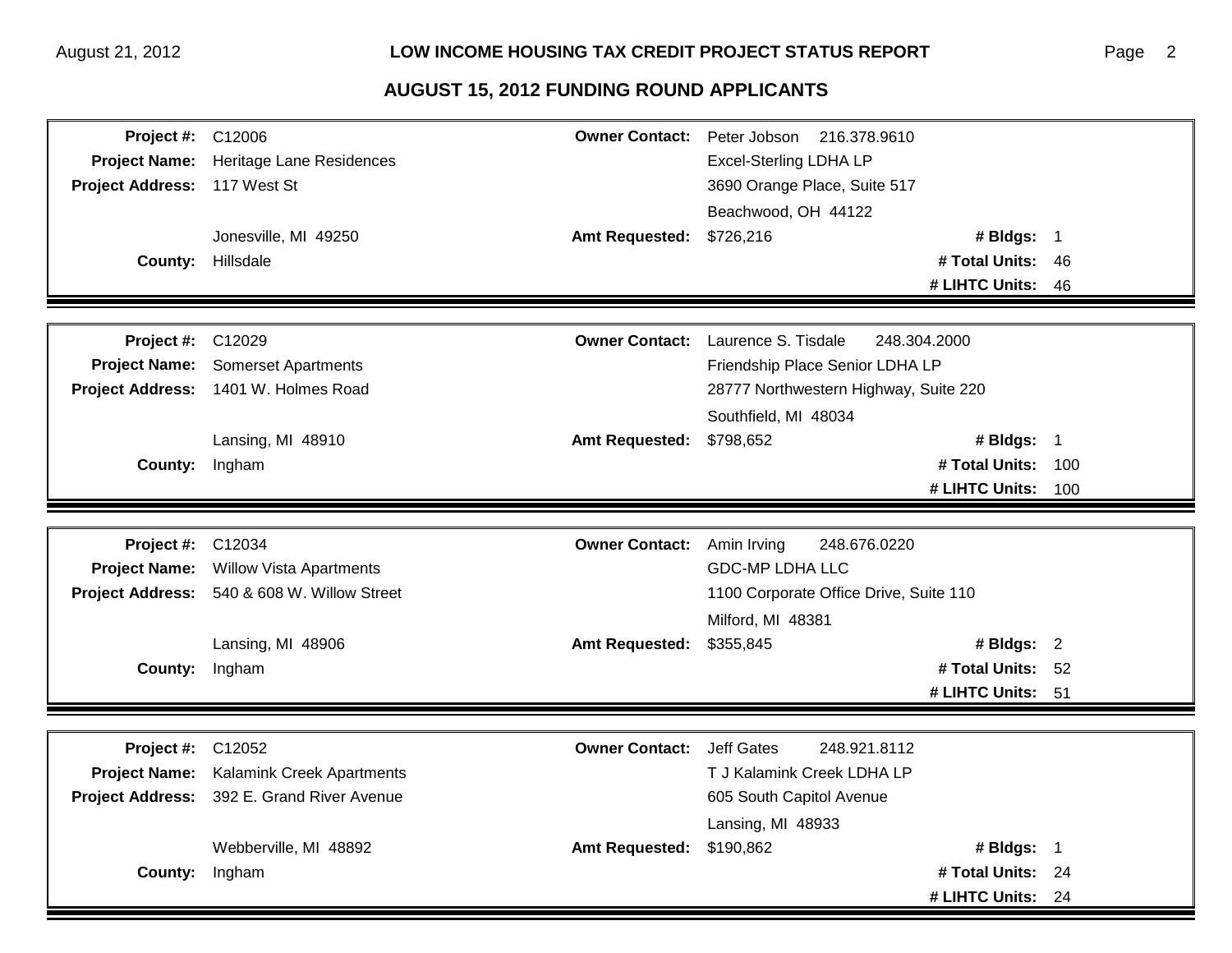| <b>Project #: C12061</b>        |                                                       | <b>Owner Contact:</b>           | Laurence S. Tisdale<br>248.304.2000    |                   |     |
|---------------------------------|-------------------------------------------------------|---------------------------------|----------------------------------------|-------------------|-----|
|                                 | <b>Project Name:</b> Foxfire Apartments               |                                 | <b>Foxfire Apartments LDHA LLC</b>     |                   |     |
|                                 | Project Address: 435 Peppertree Circle                |                                 | 28777 Nolrthwestern Highway, Suite 220 |                   |     |
|                                 |                                                       |                                 | Southfield, MI 48034                   |                   |     |
|                                 | Jackson, MI 49203                                     | <b>Amt Requested:</b>           | \$1,372,651                            | # Bldgs: 20       |     |
| County: Jackson                 |                                                       |                                 |                                        | # Total Units:    | 160 |
|                                 |                                                       |                                 |                                        | # LIHTC Units:    | 160 |
|                                 |                                                       |                                 |                                        |                   |     |
| <b>Project #: C12054</b>        |                                                       | <b>Owner Contact:</b>           | Rodney M. Lockwood, Jr                 | 248.540.8015      |     |
|                                 | <b>Project Name:</b> Centre Street Village Apartments |                                 | Centre Street Village II LDHA LP       |                   |     |
|                                 | Project Address: 2151 East Centre Street              |                                 | 30100 Telegraph Road, Suite 426        |                   |     |
|                                 |                                                       |                                 | Bingham Farms, MI 48025                |                   |     |
|                                 | Portage, MI 49002                                     | <b>Amt Requested:</b>           | \$514,954                              | # Bldgs: $8$      |     |
| <b>County:</b>                  | Kalamazoo                                             |                                 |                                        | # Total Units: 65 |     |
|                                 |                                                       |                                 |                                        | # LIHTC Units: 64 |     |
|                                 |                                                       |                                 |                                        |                   |     |
| <b>Project #: C12053</b>        |                                                       | <b>Owner Contact:</b> Karl Chew | 989.837.6272                           |                   |     |
|                                 | Project Name: 240 Ionia Avenue Apartment              |                                 | 240 Ionia Avenue LDHA LP               |                   |     |
|                                 | Project Address: 240 Ionia Avenue SW                  |                                 | 2802 Jefferson Avenue                  |                   |     |
|                                 |                                                       |                                 | Midland, MI 48640                      |                   |     |
|                                 | Grand Rapids, MI 49503                                | <b>Amt Requested:</b>           | \$1,411,759                            | # Bldgs: 1        |     |
| County: Kent                    |                                                       |                                 |                                        | # Total Units: 48 |     |
|                                 |                                                       |                                 |                                        | # LIHTC Units: 48 |     |
|                                 |                                                       |                                 |                                        |                   |     |
| <b>Project #: C12026</b>        |                                                       | <b>Owner Contact:</b>           | <b>Karl Chew</b><br>989.837.6272       |                   |     |
|                                 | Project Name: 834 Lake Drive Apartment                |                                 | 834 Lake Drive LDHA LP                 |                   |     |
| Project Address: 834 Lake Drive |                                                       |                                 | 2802 Jefferson Avenue                  |                   |     |
|                                 |                                                       |                                 | Midland, MI 48640                      |                   |     |
|                                 | Grand Rapids, MI 49506                                | <b>Amt Requested:</b>           | \$936,119                              | # Bldgs: 1        |     |
| County: Kent                    |                                                       |                                 |                                        | # Total Units: 37 |     |
|                                 |                                                       |                                 |                                        |                   |     |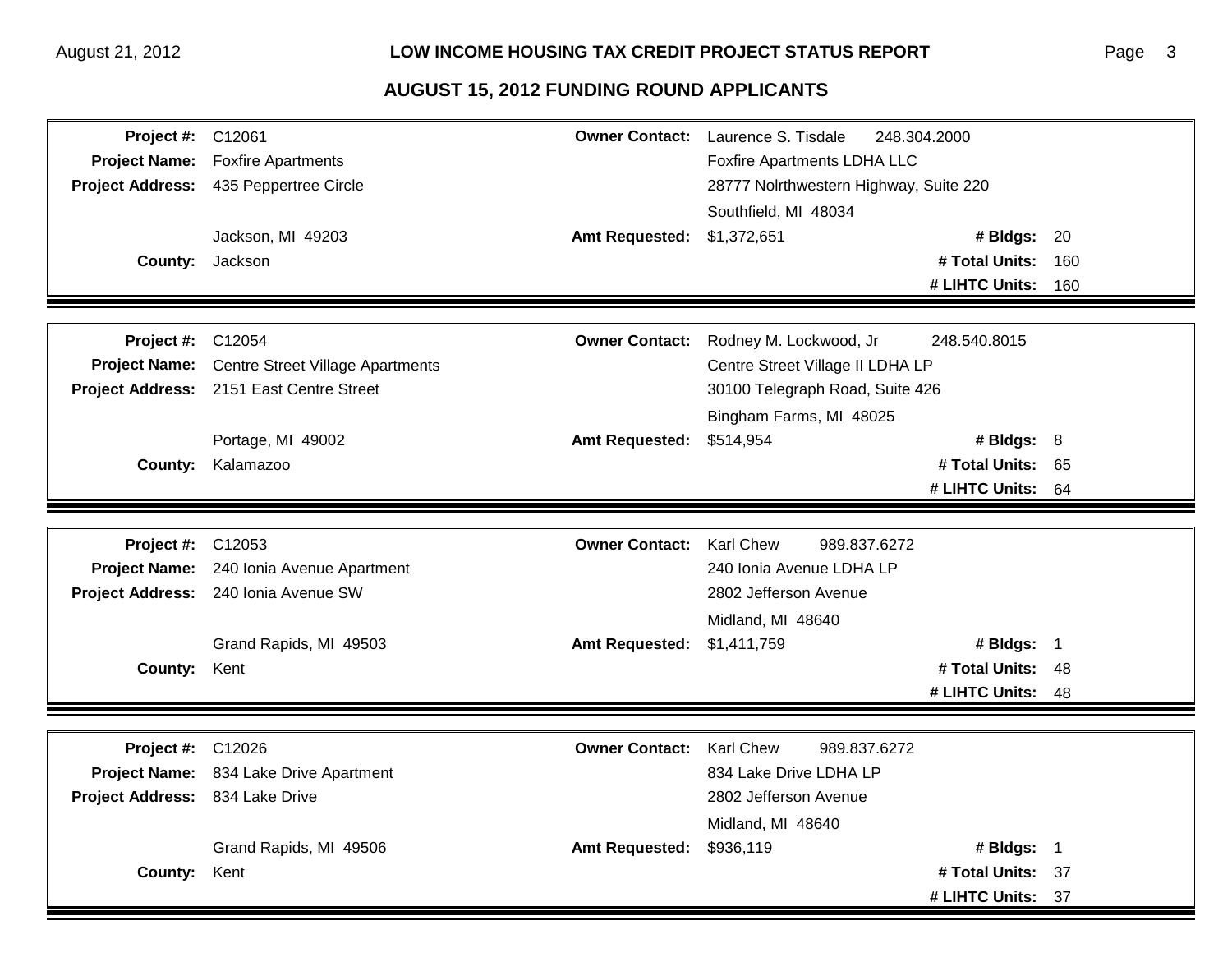| <b>Project #: C12048</b>        |                                                              | <b>Owner Contact:</b>      | Carlos A. Sanchez                                       | 616.235.2600      |  |
|---------------------------------|--------------------------------------------------------------|----------------------------|---------------------------------------------------------|-------------------|--|
| Project Name: Creston Plaza     |                                                              |                            | Creston Plaza LP                                        |                   |  |
|                                 | Project Address: 1014 Clancy Avenue NE                       |                            | 1420 Fuller Avenue SE                                   |                   |  |
|                                 |                                                              |                            | Grand Rapids, MI 49507                                  |                   |  |
|                                 | Grand Rapids, MI 49503                                       | <b>Amt Requested:</b>      | \$1,199,135                                             | # Bldgs: 22       |  |
| County: Kent                    |                                                              |                            |                                                         | # Total Units: 65 |  |
|                                 |                                                              |                            |                                                         | # LIHTC Units: 65 |  |
|                                 |                                                              |                            |                                                         |                   |  |
| <b>Project #: C12021</b>        |                                                              | <b>Owner Contact:</b>      | Jonathan Bradford                                       | 616.336.9333      |  |
| Project Name: PPH 3             |                                                              |                            | PPH 3 LDHA LP                                           |                   |  |
| Project Address: Scattered Site |                                                              |                            | 920 Cherry St SE                                        |                   |  |
|                                 |                                                              |                            | Grand Rapids, MI 49506                                  |                   |  |
|                                 | Grand Rapids, MI 49503 / 49507                               | Amt Requested: \$1,106,108 |                                                         | # Bldgs: 45       |  |
| County: Kent                    |                                                              |                            |                                                         | # Total Units: 90 |  |
|                                 |                                                              |                            |                                                         | # LIHTC Units: 90 |  |
|                                 |                                                              |                            |                                                         |                   |  |
| Project #:                      | C12018                                                       | <b>Owner Contact:</b>      | Jeremy DeRoo 616.451.9140                               |                   |  |
|                                 | Project Name: Southtown Square                               |                            | Southtown Square II LDHA LP                             |                   |  |
|                                 | Project Address: 413-433 Hall SE; 434-438, 454-466, 516-520, |                            | 1167 Madison Ave SE                                     |                   |  |
|                                 | and 521-533 Gilbert SE; 443-455 Umatilla SE                  |                            | Grand Rapids, MI 49507                                  |                   |  |
|                                 | Grand Rapids, MI 49507                                       | <b>Amt Requested:</b>      | \$1,054,241                                             | # Bldgs: 6        |  |
| County: Kent                    |                                                              |                            |                                                         | # Total Units: 41 |  |
|                                 |                                                              |                            |                                                         | # LIHTC Units: 41 |  |
|                                 |                                                              |                            |                                                         |                   |  |
| Project #:                      | C12044                                                       | <b>Owner Contact:</b>      | DJ Nelson<br>207.780.8050                               |                   |  |
| <b>Project Name:</b>            | <b>Stuyvesant Apartments</b>                                 |                            | EPD Stuyvesant 2013 LDHA LP                             |                   |  |
| <b>Project Address:</b>         | 401 Cherry Street                                            |                            | c/o Eagle Pointe Development One City Center, 2nd Floor |                   |  |
|                                 | (aka 140 Madison Ave, SE)                                    |                            | Portland, ME 4101                                       |                   |  |
|                                 | Grand Rapids, MI 49503                                       | <b>Amt Requested:</b>      | \$779,000                                               | # Bldgs: $2$      |  |
| <b>County:</b>                  | Kent                                                         |                            |                                                         | # Total Units: 87 |  |
|                                 |                                                              |                            |                                                         |                   |  |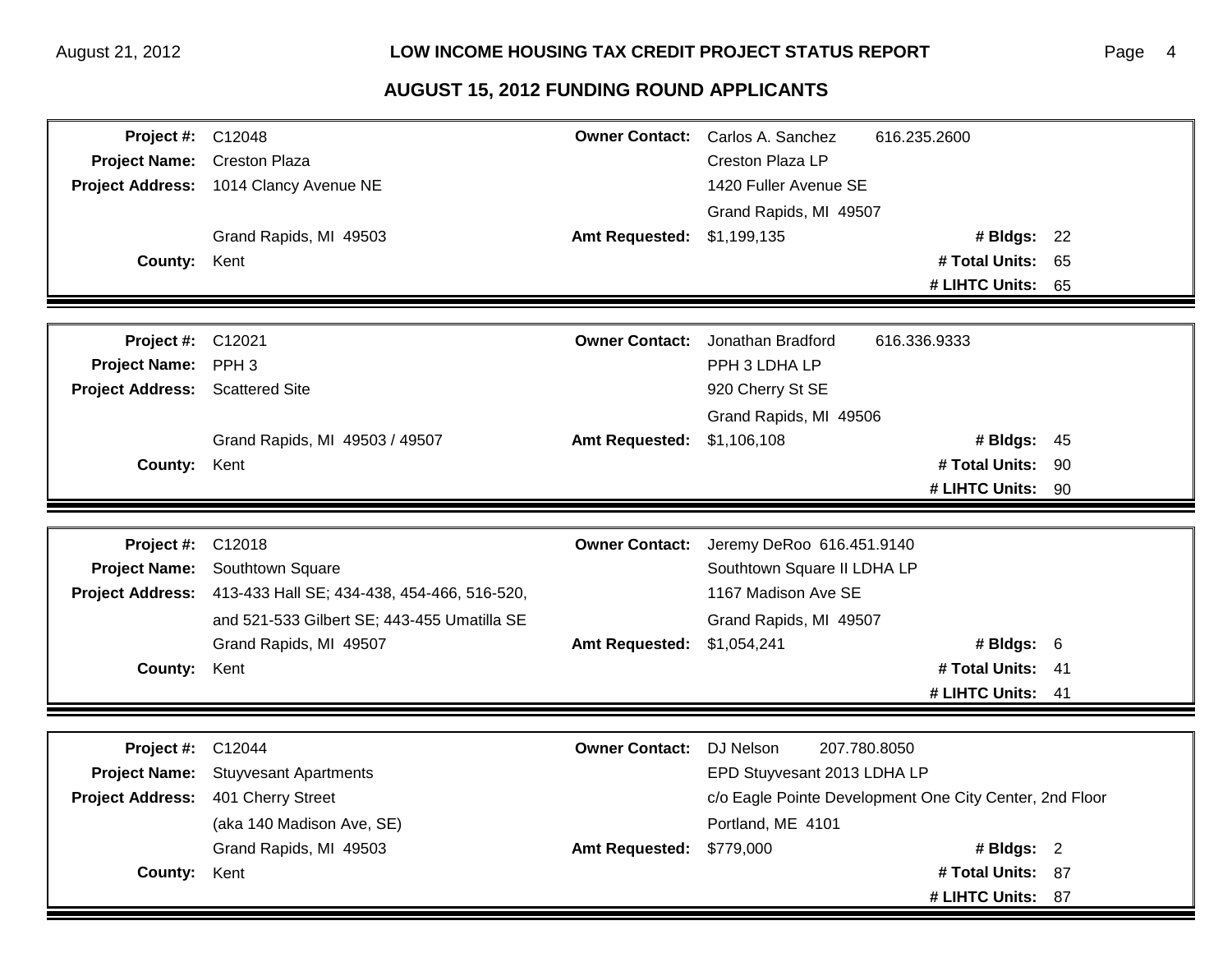| <b>Project #: C12049</b>         |                                                   | <b>Owner Contact:</b>      | John Wynbeek 616.988.2897                        |      |
|----------------------------------|---------------------------------------------------|----------------------------|--------------------------------------------------|------|
| Project Name: Genesis West       |                                                   |                            | <b>Genesis West LDHA LP</b>                      |      |
| Project Address: 4041 44th St SW |                                                   |                            | 528 Bridge St NW Ste 6                           |      |
|                                  |                                                   |                            | Grand Rapids, MI 49503                           |      |
|                                  | Grandville, MI 49418                              | <b>Amt Requested:</b>      | # Bldgs: 8<br>\$523,318                          |      |
| County: Kent                     |                                                   |                            | # Total Units: 33                                |      |
|                                  |                                                   |                            | # LIHTC Units:                                   | - 33 |
|                                  |                                                   |                            |                                                  |      |
| Project #:                       | C12064                                            | <b>Owner Contact:</b>      | Amin Irving<br>248.676.0220                      |      |
| <b>Project Name:</b>             | Mill Pond Manor                                   |                            | <b>GDC-MP LDHA LLC</b>                           |      |
|                                  | Project Address: 614 N. Second Street             |                            | 1100 Corporate Office Drive, Suite 110           |      |
|                                  |                                                   |                            | Milford, MI 48381                                |      |
|                                  | Brighton, MI 48116                                | <b>Amt Requested:</b>      | \$443,569<br># Bldgs: $3$                        |      |
| <b>County:</b>                   | Livingston                                        |                            | # Total Units: 58                                |      |
|                                  |                                                   |                            | # LIHTC Units: 58                                |      |
|                                  |                                                   |                            |                                                  |      |
| Project #:                       | C12037                                            |                            | Owner Contact: Gerald A. Krueger<br>313.881.8150 |      |
| <b>Project Name:</b>             | <b>Bayview Tower</b>                              |                            | Bayview Tower 2012 LDHA LLC                      |      |
| <b>Project Address:</b>          | 864 Spring Street                                 |                            | 20250 Harper Avenue                              |      |
|                                  |                                                   |                            | Detroit, MI 48225                                |      |
|                                  | Muskegon, MI 49442                                | Amt Requested: \$1,170,923 | # Bldgs: 1                                       |      |
| County:                          | Muskegon                                          |                            | # Total Units:                                   | 201  |
|                                  |                                                   |                            | # LIHTC Units:                                   | 201  |
|                                  |                                                   |                            |                                                  |      |
| <b>Project #: C12050</b>         |                                                   | <b>Owner Contact:</b>      | Tracey Katzen 866.996.9754                       |      |
|                                  | Project Name: The Gateway, Fremont Senior Housing |                            | Fremont Gateway LDHA LP                          |      |
|                                  | Project Address: 204 E. Main Street               |                            | 23370 Commerce Drive                             |      |
|                                  |                                                   |                            | Farmington Hills, MI 48335                       |      |
|                                  | Fremont, MI 49412                                 | <b>Amt Requested:</b>      | \$1,067,678<br># Bldgs: 1                        |      |
| <b>County:</b>                   | Newaygo                                           |                            | # Total Units: 38                                |      |
|                                  |                                                   |                            | # LIHTC Units:                                   | -38  |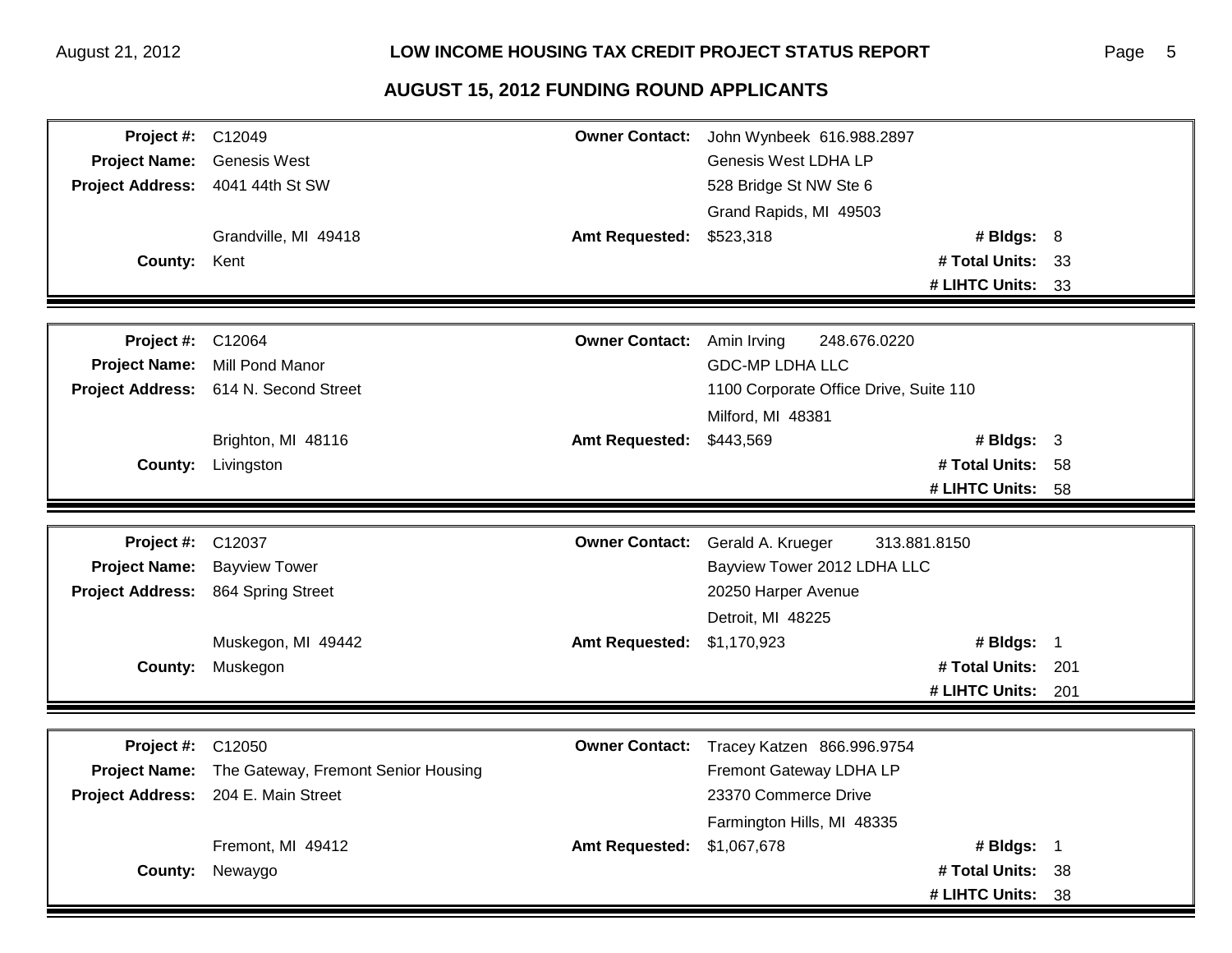| <b>Project #: C12046</b>               |                                              | <b>Owner Contact:</b> | Kirsten Elliott 248.269.1302                       |                   |  |
|----------------------------------------|----------------------------------------------|-----------------------|----------------------------------------------------|-------------------|--|
|                                        | <b>Project Name:</b> Unity Park Rentals      |                       | CHN Unity Park LDHA LP                             |                   |  |
| <b>Project Address:</b> Scattered Site |                                              |                       | 570 Kirts Blvd, Suite 231                          |                   |  |
|                                        |                                              |                       | Troy, MI 48084                                     |                   |  |
|                                        | Pontiac, MI 48343                            | <b>Amt Requested:</b> | \$807,458                                          | # Bldgs: 30       |  |
| County: Oakland                        |                                              |                       |                                                    | # Total Units: 30 |  |
|                                        |                                              |                       |                                                    | # LIHTC Units: 30 |  |
|                                        |                                              |                       |                                                    |                   |  |
| <b>Project #: C12047</b>               |                                              | <b>Owner Contact:</b> | Ronald B. Borngesser 248.209.2605                  |                   |  |
|                                        | Project Name: Woodland Trails                |                       | Venture DHIS LDHA LP                               |                   |  |
|                                        | Project Address: 48680 & 48690 Pontiac Trail |                       | 196 Cesar E. Chavez Ave                            |                   |  |
|                                        |                                              |                       | Pontiac, MI 48343                                  |                   |  |
|                                        | Wixom, MI 48393                              | <b>Amt Requested:</b> | \$1,500,000                                        | # Bldgs: 1        |  |
| <b>County:</b>                         | Oakland                                      |                       |                                                    | # Total Units: 80 |  |
|                                        |                                              |                       |                                                    | # LIHTC Units: 80 |  |
|                                        |                                              |                       |                                                    |                   |  |
| <b>Project #: C12043</b>               |                                              |                       | Owner Contact: Joseph H. Hollander<br>269.388.4677 |                   |  |
| <b>Project Name:</b>                   | <b>Lake Pointe</b>                           |                       | Lake Pointe LDHA LP                                |                   |  |
|                                        | Project Address: 26 North State Street       |                       | 1822 West Milham Avenue, Suite 1-C                 |                   |  |
|                                        |                                              |                       | Portage, MI 49024                                  |                   |  |
|                                        | Hart, MI 49420                               | <b>Amt Requested:</b> | \$470,592                                          | # Bldgs: 1        |  |
| County: Oceana                         |                                              |                       |                                                    | # Total Units: 25 |  |
|                                        |                                              |                       |                                                    | # LIHTC Units: 25 |  |
|                                        |                                              |                       |                                                    |                   |  |
| <b>Project #: C12004</b>               |                                              | <b>Owner Contact:</b> | Gary DeShano 989.426.2521                          |                   |  |
|                                        | Project Name: Sheldon Place III              |                       | Gaylord III LDHA LP                                |                   |  |
|                                        | Project Address: 950 Sheldon Street          |                       | 325 Commerce Court                                 |                   |  |
|                                        |                                              |                       | Gladwin, MI 48624                                  |                   |  |
|                                        | Gaylord, MI 49735                            | <b>Amt Requested:</b> | \$292,984                                          | # Bldgs: 1        |  |
| <b>County:</b>                         | Otsego                                       |                       |                                                    | # Total Units: 32 |  |
|                                        |                                              |                       |                                                    | # LIHTC Units: 28 |  |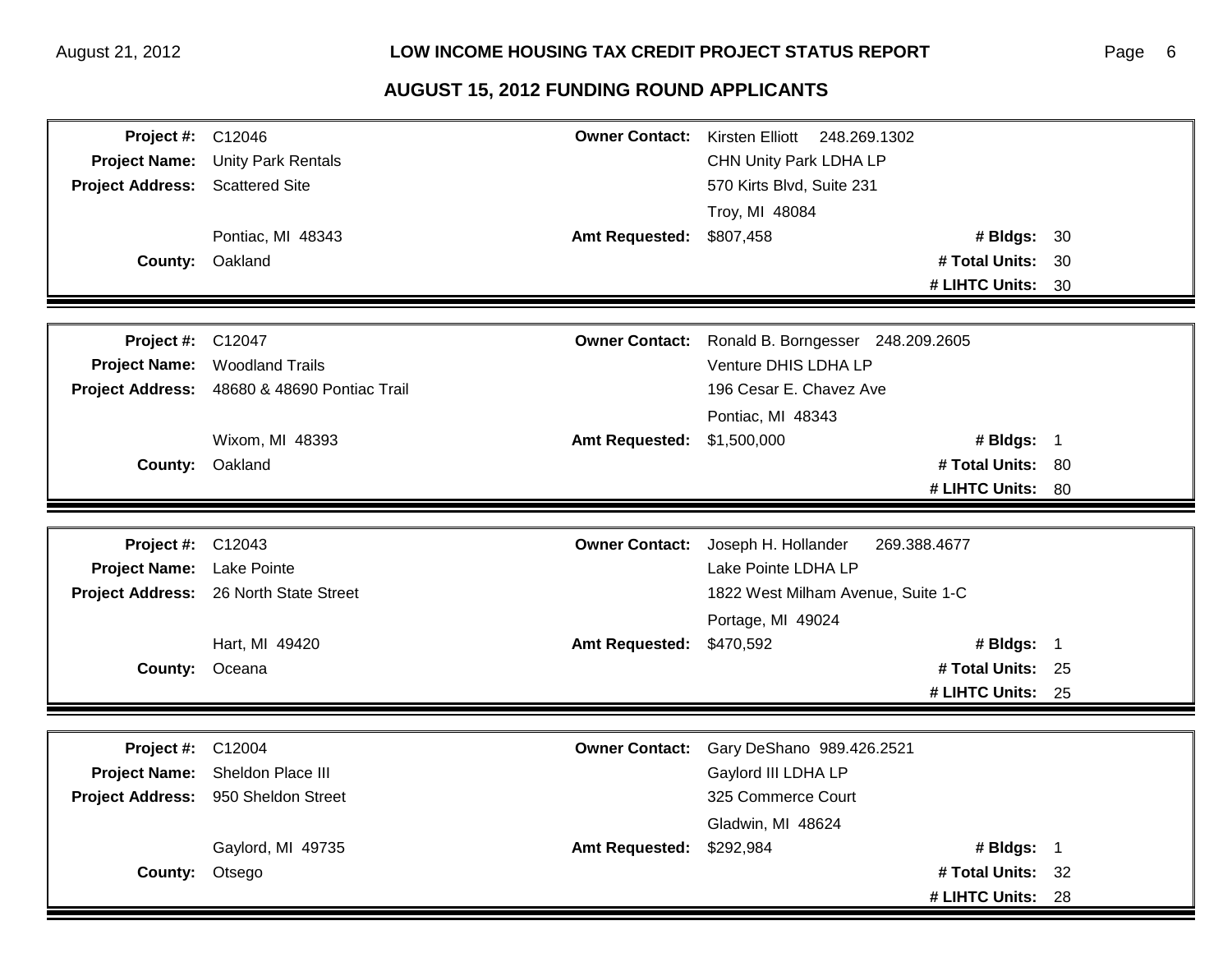| Project #: C12051               |                                     | <b>Owner Contact:</b> Jeff Gates | 248.921.8112                             |                    |     |
|---------------------------------|-------------------------------------|----------------------------------|------------------------------------------|--------------------|-----|
| <b>Project Name:</b>            | <b>Showboat Manor Apartments</b>    |                                  | T J Showboat Manor LDHA LP               |                    |     |
|                                 | Project Address: 845 Bentley Street |                                  | 605 South Capitol Avenue                 |                    |     |
|                                 |                                     |                                  | Lansing, MI 48933                        |                    |     |
|                                 | Chesaning, MI 48616                 | <b>Amt Requested:</b>            | \$193,795                                | # Bldgs: 1         |     |
| <b>County:</b>                  | Saginaw                             |                                  |                                          | # Total Units: 26  |     |
|                                 |                                     |                                  |                                          | # LIHTC Units: 26  |     |
|                                 |                                     |                                  |                                          |                    |     |
| Project #:                      | C12020                              | <b>Owner Contact:</b>            | <b>Stacy Erwin Oakes</b><br>989.372.0559 |                    |     |
| Project Name: Oakes Estates     |                                     |                                  | Oakes Estates LDHA LP                    |                    |     |
| Project Address: 2293 Farmer St |                                     |                                  | 3241 Carter St                           |                    |     |
|                                 |                                     |                                  | Saginaw, MI 48601                        |                    |     |
|                                 | Saginaw, MI 48601                   | <b>Amt Requested:</b>            | \$467,059                                | # Bldgs: 4         |     |
| <b>County:</b>                  | Saginaw                             |                                  |                                          | # Total Units: 41  |     |
|                                 |                                     |                                  |                                          | # LIHTC Units: 40  |     |
|                                 |                                     |                                  |                                          |                    |     |
| <b>Project #: C12059</b>        |                                     | <b>Owner Contact:</b>            | Frank T. Sinito 216.520.1250             |                    |     |
| <b>Project Name:</b>            | <b>Bethel Tower</b>                 |                                  | <b>Bethel Tower LDHA LP</b>              |                    |     |
| <b>Project Address:</b>         | 5203 Chrysler Drive                 |                                  | 1517 Canterbury Rd                       |                    |     |
|                                 |                                     |                                  | Mt. Pleasant, MI 48858                   |                    |     |
|                                 | Detroit, MI 48202                   | <b>Amt Requested:</b>            | \$930,285                                | # Bldgs: $5$       |     |
| County: Wayne                   |                                     |                                  |                                          | # Total Units: 146 |     |
|                                 |                                     |                                  |                                          | # LIHTC Units:     | 136 |
|                                 |                                     |                                  |                                          |                    |     |
| <b>Project #: C12035</b>        |                                     | <b>Owner Contact:</b>            | Irva Faber-Bermudez<br>313.831.3160      |                    |     |
| <b>Project Name:</b>            | <b>Charlotte Apartments</b>         |                                  | Charlotte Apartments LDHA LP             |                    |     |
| <b>Project Address:</b>         | 650, 644 and 630 Charlotte          |                                  | 10 Peterboro                             |                    |     |
|                                 |                                     |                                  | Detroit, MI 48192                        |                    |     |
|                                 | Detroit, MI 48201                   | <b>Amt Requested:</b>            | \$446,820                                | # Bldgs: 1         |     |
| <b>County:</b>                  | Wayne                               |                                  |                                          | # Total Units: 27  |     |
|                                 |                                     |                                  |                                          | # LIHTC Units: 27  |     |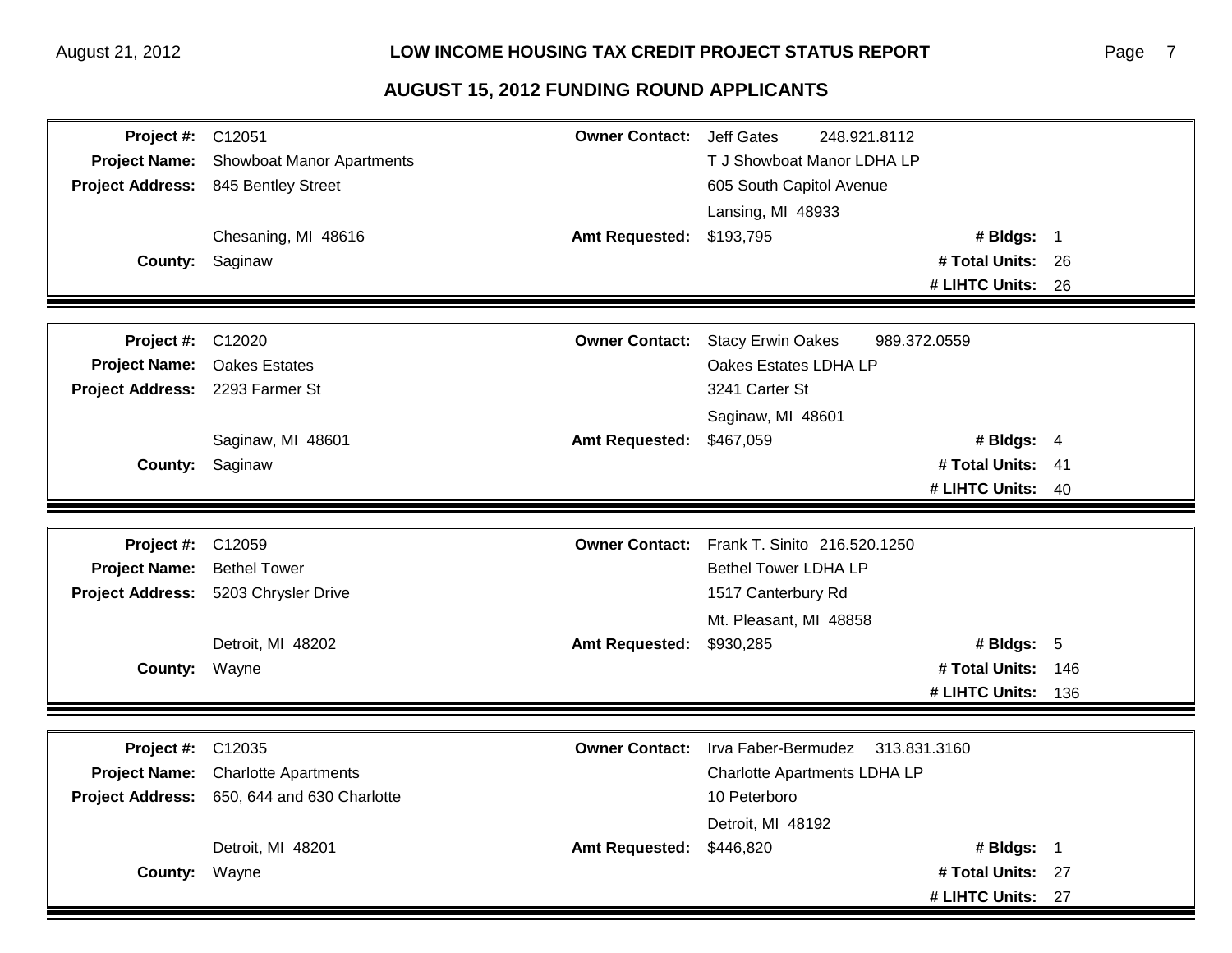| <b>Project #: C12055</b>        |                                          |                                       | Owner Contact: Kathy Makino 313.458.8243 |                   |  |
|---------------------------------|------------------------------------------|---------------------------------------|------------------------------------------|-------------------|--|
|                                 | Project Name: Coronado Square Apartments |                                       | Coronado Square LDHA LP                  |                   |  |
| Project Address: 275 Merton     |                                          |                                       | 8445 E. Jefferson                        |                   |  |
|                                 |                                          |                                       | Detroit, MI 48214                        |                   |  |
|                                 | Detroit, MI 48203                        | Amt Requested: \$510,633              |                                          | # Bldgs: 1        |  |
| County: Wayne                   |                                          |                                       |                                          | # Total Units: 45 |  |
|                                 |                                          |                                       |                                          | # LIHTC Units: 35 |  |
|                                 |                                          |                                       |                                          |                   |  |
| <b>Project #: C12045</b>        |                                          | <b>Owner Contact:</b> Richard Higgins |                                          | 716.847.1098      |  |
|                                 | Project Name: Gardenview Estates Phase 4 |                                       | Gardenview Homes IX LDHA LLC             |                   |  |
| Project Address: Joy Road       |                                          |                                       | 200 S. Division St                       |                   |  |
|                                 |                                          |                                       | Buffalo, NY 14204                        |                   |  |
|                                 | Detroit, MI 48228                        | <b>Amt Requested:</b>                 | \$669,555                                | # Bldgs: 5        |  |
| County: Wayne                   |                                          |                                       |                                          | # Total Units: 34 |  |
|                                 |                                          |                                       |                                          | # LIHTC Units: 27 |  |
|                                 |                                          |                                       |                                          |                   |  |
| Project #:                      | C12063                                   |                                       | Owner Contact: Gerald A. Krueger         | 313.881.8150      |  |
| <b>Project Name:</b>            | Joy West Manor                           |                                       | Joy West 2012 LDHA LLC                   |                   |  |
| Project Address: 16301 Joy Road |                                          |                                       | 20250 Harper Avenue                      |                   |  |
|                                 |                                          |                                       | Detroit, MI 48225                        |                   |  |
|                                 | Detroit, MI 48228                        | Amt Requested: \$774,059              |                                          | # Bldgs: 5        |  |
| County: Wayne                   |                                          |                                       |                                          | # Total Units: 78 |  |
|                                 |                                          |                                       |                                          | # LIHTC Units: 78 |  |
|                                 |                                          |                                       |                                          |                   |  |
| <b>Project #: C12056</b>        |                                          | <b>Owner Contact:</b>                 | Kathy Makino 313.458.8243                |                   |  |
| <b>Project Name:</b>            | <b>Merton Square Apartments</b>          |                                       | Merton Square LDHA LP                    |                   |  |
| Project Address: 250 Merton     |                                          |                                       | 8445 E. Jefferson                        |                   |  |
|                                 |                                          |                                       | Detroit, MI 48214                        |                   |  |
|                                 | Detroit, MI 48203                        | <b>Amt Requested:</b>                 | \$371,512                                | # Bldgs: $1$      |  |
| County: Wayne                   |                                          |                                       |                                          | # Total Units: 29 |  |
|                                 |                                          |                                       |                                          | # LIHTC Units: 23 |  |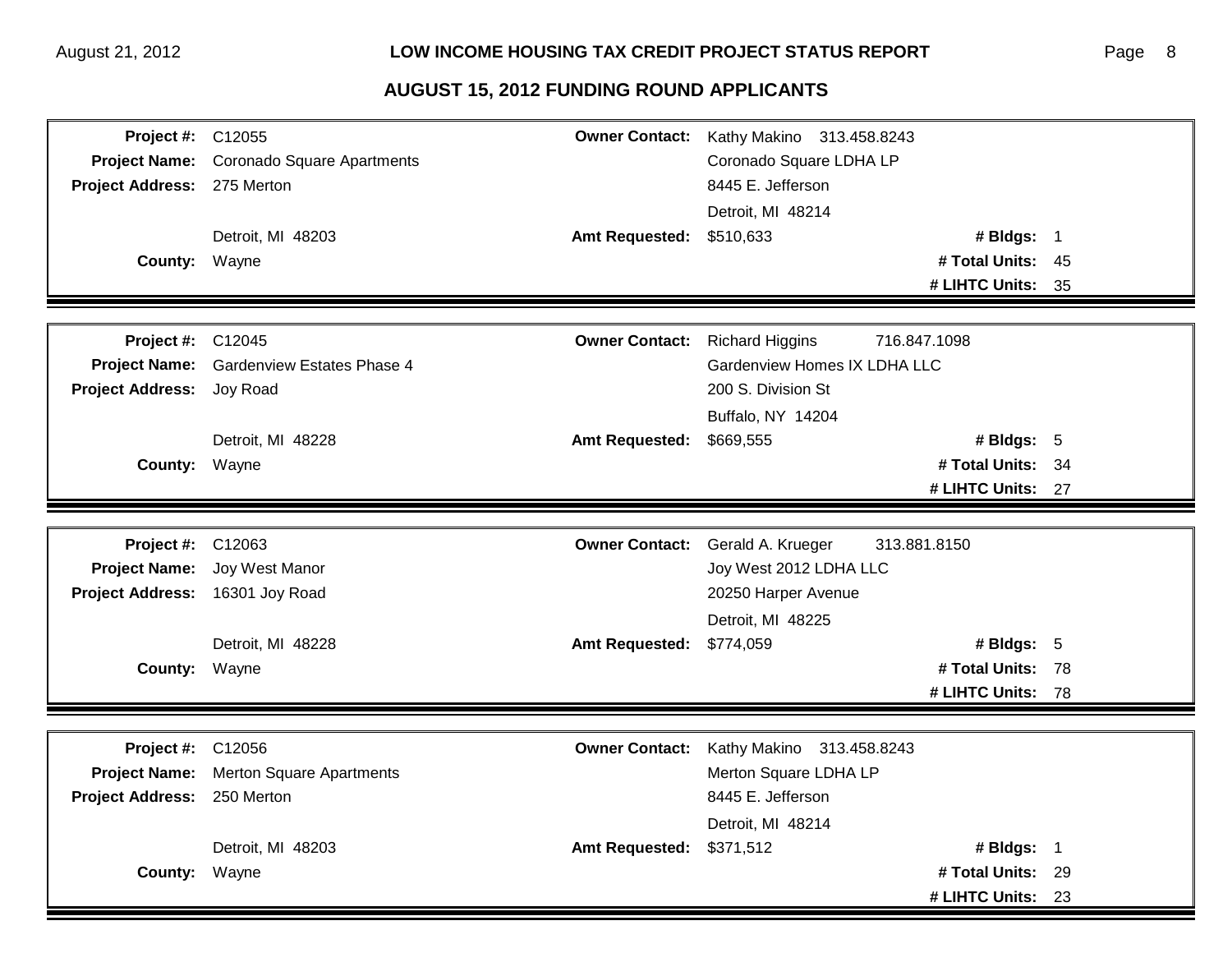| <b>Project #: C12057</b>                |                                                  | <b>Owner Contact:</b> | Kathy Makino 313.458.8243                              |                   |  |
|-----------------------------------------|--------------------------------------------------|-----------------------|--------------------------------------------------------|-------------------|--|
|                                         | Project Name: River Plaza Square Apartments      |                       | River Plaza Square LDHA LP                             |                   |  |
|                                         | Project Address: 8430 & 8432 E. Jefferson Street |                       | 8445 E. Jefferson                                      |                   |  |
|                                         |                                                  |                       | Detroit, MI 48214                                      |                   |  |
|                                         | Detroit, MI 48214                                | <b>Amt Requested:</b> | \$1,396,409                                            | # Bldgs: $2$      |  |
| County: Wayne                           |                                                  |                       |                                                        | # Total Units: 94 |  |
|                                         |                                                  |                       |                                                        | # LIHTC Units: 93 |  |
|                                         |                                                  |                       |                                                        |                   |  |
| <b>Project #: C12002</b>                |                                                  |                       | <b>Owner Contact:</b> Timothy Thorland<br>313.297.1323 |                   |  |
| Project Name: Scotten Park              |                                                  |                       | Scotten Park LDHA LP                                   |                   |  |
| <b>Project Address:</b> Scattered Sites |                                                  |                       | 1920 25th Street, Suite A                              |                   |  |
|                                         |                                                  |                       | Detroit, MI 48216                                      |                   |  |
|                                         | Detroit, MI 48167                                | <b>Amt Requested:</b> | \$736,233                                              | # Bldgs: 16       |  |
| County: Wayne                           |                                                  |                       |                                                        | # Total Units: 32 |  |
|                                         |                                                  |                       |                                                        | # LIHTC Units: 32 |  |
|                                         |                                                  |                       |                                                        |                   |  |
| <b>Project #: C12067</b>                |                                                  | <b>Owner Contact:</b> | Mr. Robin Scovill<br>323.913.0594                      |                   |  |
|                                         | Project Name: Treymore Apartments                |                       | Treymore Apts LDHA LP                                  |                   |  |
|                                         | Project Address: 457 and 449 Brainard            |                       | 3430 E. Jefferson Ave, Suite 543                       |                   |  |
|                                         |                                                  |                       | Detroit, MI 48207                                      |                   |  |
|                                         | Detroit, MI 48201                                | <b>Amt Requested:</b> | \$474,089                                              | # Bldgs: 1        |  |
| County: Wayne                           |                                                  |                       |                                                        | # Total Units: 28 |  |
|                                         |                                                  |                       |                                                        | # LIHTC Units: 28 |  |
|                                         |                                                  |                       |                                                        |                   |  |
| <b>Project #: C12058</b>                |                                                  | <b>Owner Contact:</b> | Kathy Makino 313.458.8243                              |                   |  |
|                                         | <b>Project Name:</b> Winston Square Apartments   |                       | Winston Square LDHA LP                                 |                   |  |
|                                         | Project Address: 13115 E. Jefferson Street       |                       | 8445 E. Jefferson                                      |                   |  |
|                                         |                                                  |                       | Detroit, MI 48214                                      |                   |  |
|                                         | Detroit, MI 48215                                | <b>Amt Requested:</b> | \$1,214,339                                            | # Bldgs: 1        |  |
| County: Wayne                           |                                                  |                       |                                                        | # Total Units: 81 |  |
|                                         |                                                  |                       |                                                        | # LIHTC Units: 80 |  |